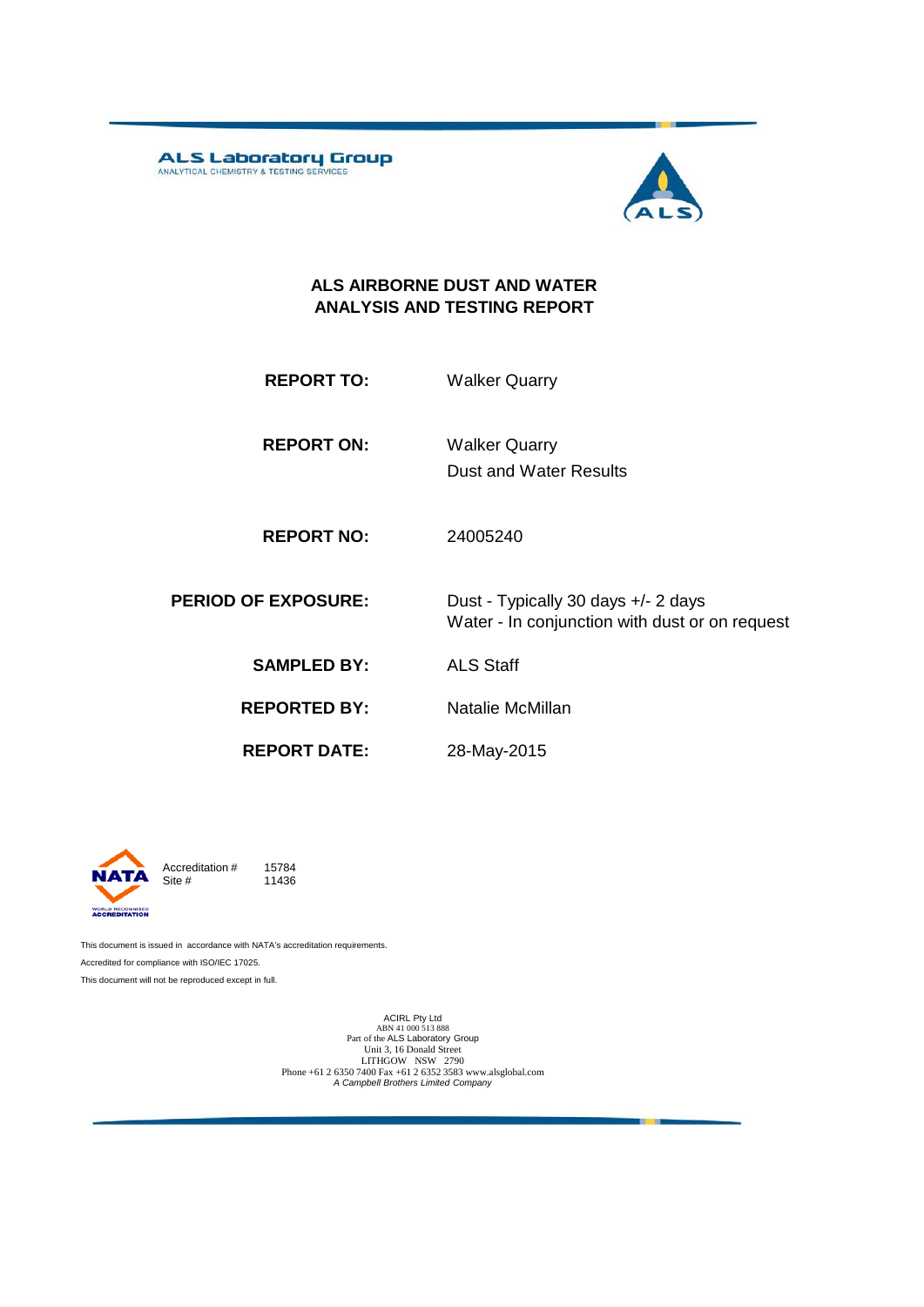# **ALS AIRBORNE DUST ANALYSIS AND TESTING REPORT**

## **WALKER QUARRY**

Month May-15<br>Date Replaced 24/04/2015 Date Replaced 24/04/2015<br>Date Collected 25/05/2015 Date Collected

## **DUST DEPOSITION RESULTS**

(g/m²/month)

| GAUGE NO. | INSOLUBLE SOLIDS | *COMBUSTIBLE MATTER | <u>**ASH</u> |
|-----------|------------------|---------------------|--------------|
| 62        | 1.0              | 0.5                 | 0.5          |
| 64        | 11               | 0.8                 | 0.3          |

No. of days exposed: 31

\* Result Calculated \*\* Incombustible Matter Analysed in accordance with AS3580.10.1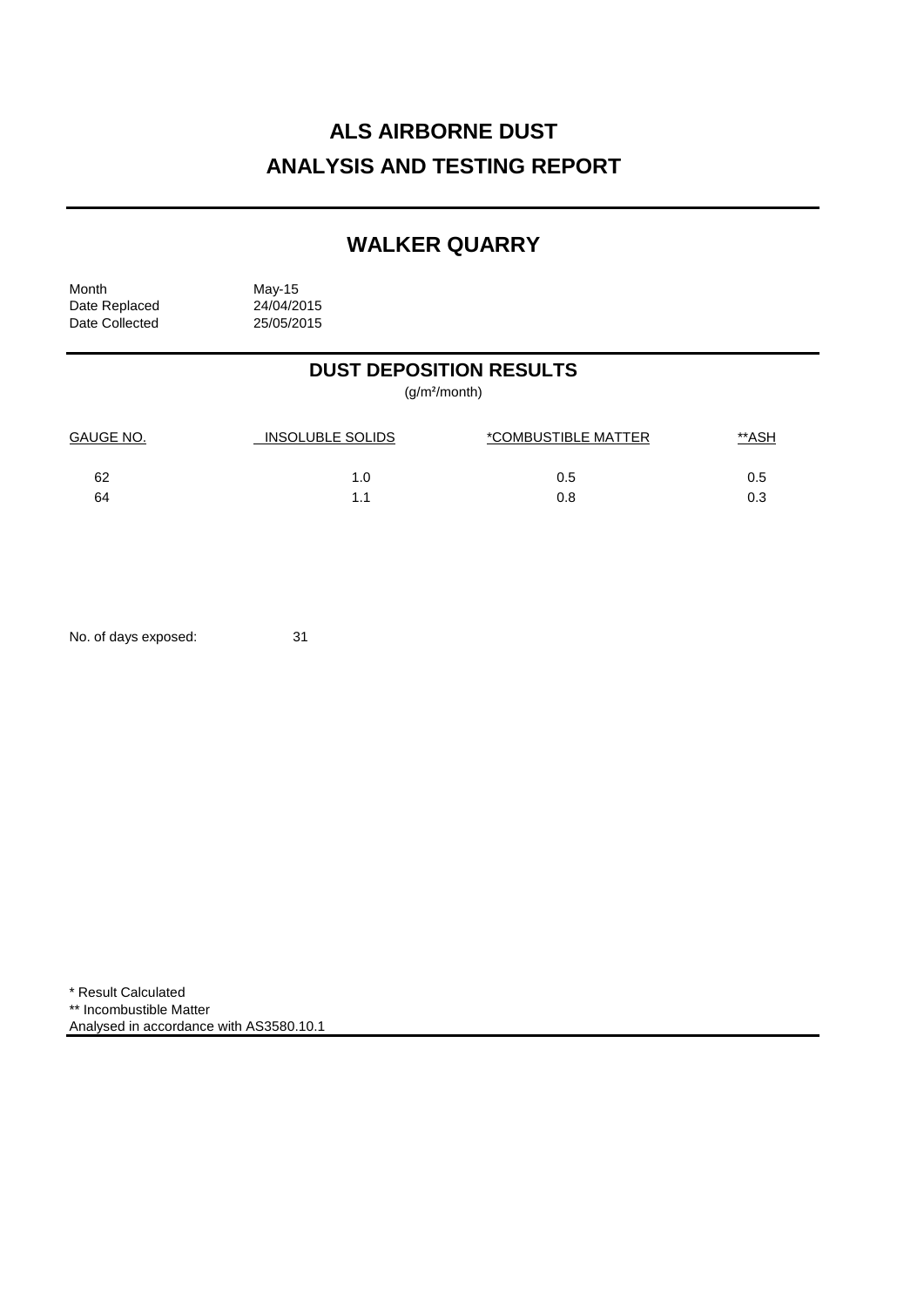# **ALS AIRBORNE DUST ANALYSIS AND TESTING REPORT**

## **WALKER QUARRY**

| Month          | May-15     |
|----------------|------------|
| Date Replaced  | 27/02/2015 |
| Date Collected | 27/03/2015 |

### **DUST GAUGE OBSERVATION**

| ∥ GAUGE I | <b>ANALYSIS OBSERVATIONS</b>                                                                          |
|-----------|-------------------------------------------------------------------------------------------------------|
| 62        | Clear, bugs, organic matter, fine brown/grey dust & coarse<br><b>Ibrown</b> dust                      |
| 64        | Clear, bugs, bird droppings, organics matter, fine brown/grey<br>dust & coarse brown/black/green dust |

Analysed in accordance with AS3580.10.1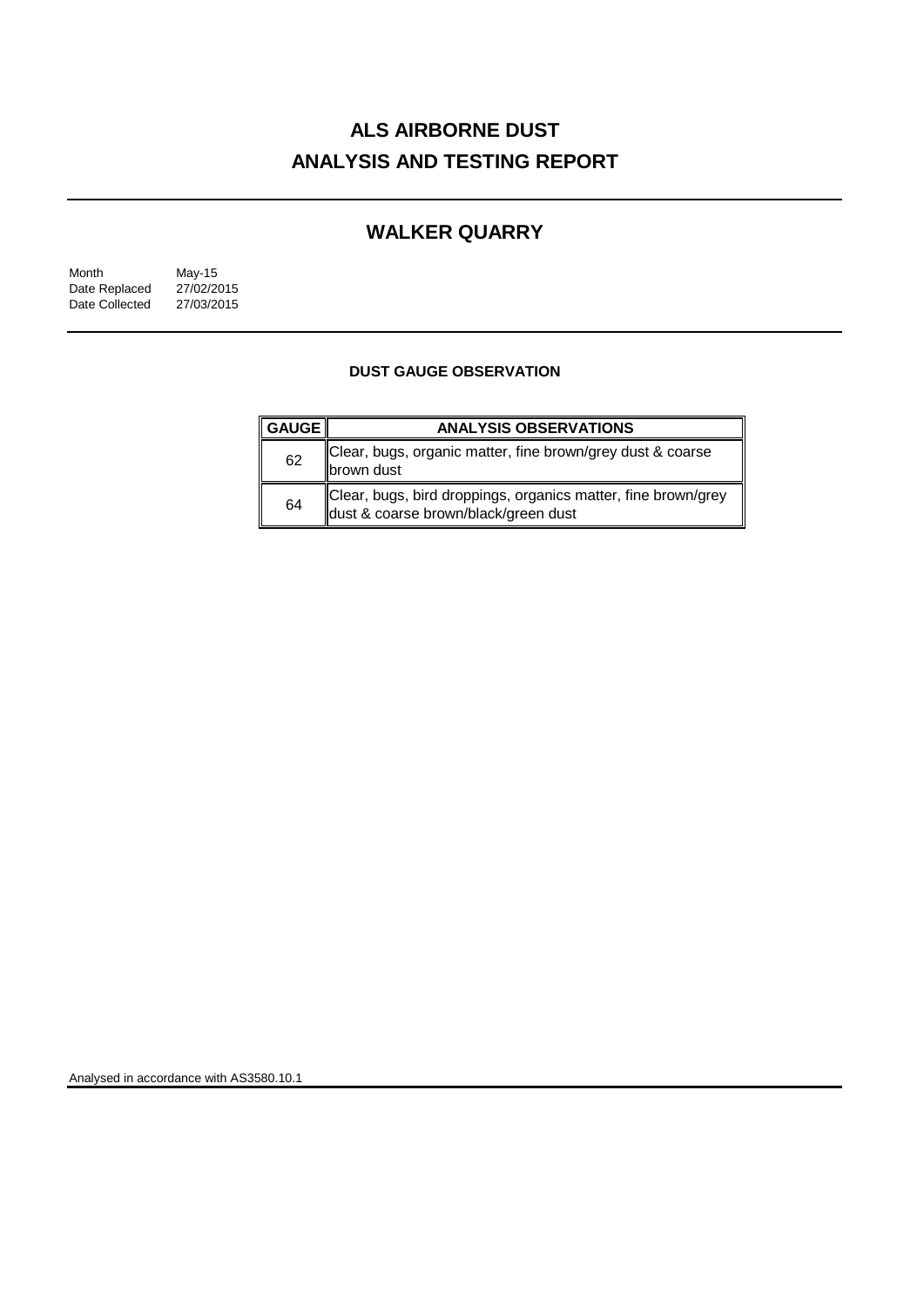# **ALS WATER ANALYSIS AND TESTING REPORT**

## **WALKER QUARRY**

|                                          | <b>Units</b> |                           |                  |
|------------------------------------------|--------------|---------------------------|------------------|
| ALS Sydney Report No.                    |              |                           |                  |
| Date of Sample                           |              | 25/05/2015                |                  |
| Site Reference                           |              | Dam 1                     | Dam <sub>2</sub> |
| Sampled by                               |              | J. Takahira & N. Unsworth |                  |
| <b>General Comments/</b><br>Observations |              | No Discharge              | No Discharge     |
| Time                                     | 24 Hr        |                           |                  |
| Temperature                              | °C           |                           |                  |
| pH                                       | pH Units     |                           |                  |
| <b>Electrical Conductivity</b>           | $\mu$ S/cm   |                           |                  |
| <b>Total Suspended Solids</b>            | mg/L         |                           |                  |
| Sulphur Sulphate (SO4)                   | mg/L         |                           |                  |
| Oil & Grease                             | mg/L         |                           |                  |